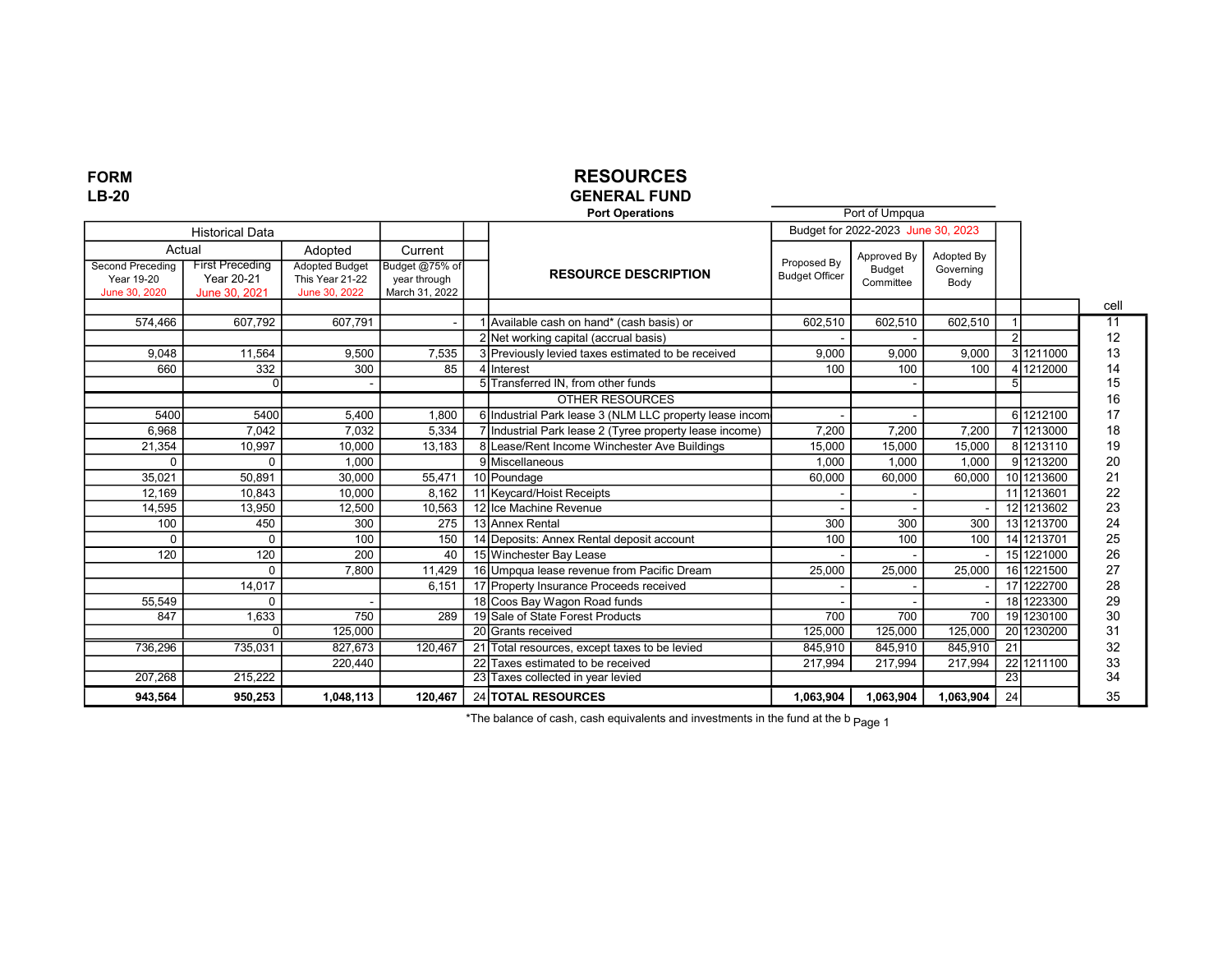FORM LB-30

#### REQUIREMENTS SUMMARY ALLOCATED TO AN ORGANIZATIONAL UNIT OR PROGRAM & ACTIVITY GENERAL FUND

|                         |                             |                             |                                  |                                |                                             |                                      | Port of Umpqua                     |            |                 |            |
|-------------------------|-----------------------------|-----------------------------|----------------------------------|--------------------------------|---------------------------------------------|--------------------------------------|------------------------------------|------------|-----------------|------------|
|                         |                             | <b>Historical Data</b>      |                                  |                                |                                             |                                      | Budget for 2022-2023 June 30, 2023 |            |                 |            |
|                         | Actual                      |                             | Adopted                          | Current                        | <b>REQUIREMENTS FOR:</b>                    |                                      | Approved By                        | Adopted By |                 |            |
|                         | Second Preceding            | <b>First Preceding</b>      | <b>Adopted Budget</b>            | Budget @75% of                 | <b>Port Operations</b>                      | Proposed By<br><b>Budget Officer</b> | <b>Budget</b>                      | Governing  |                 |            |
|                         | Year 19-20<br>June 30, 2020 | Year 20-21<br>June 30, 2021 | This Year 21-22<br>June 30, 2022 | year through<br>March 31, 2022 |                                             |                                      | Committee                          | Body       |                 |            |
|                         |                             |                             |                                  |                                |                                             |                                      |                                    |            |                 |            |
|                         |                             |                             |                                  |                                | <b>PERSONNEL SERVICES</b>                   |                                      |                                    |            |                 |            |
| $\mathbf{1}$            | 56,500                      | 58,195                      | 61,200                           | 45,904                         | 1 Manager                                   | 65.700                               | 65,700                             | 65,700     |                 | 11310000   |
| $\overline{2}$          | 26,770                      | 29,280                      | 33,000                           | 22,700                         | 2 Administrative Assistant                  | 34,000                               | 38,000                             | 38,000     |                 | 2 1310400  |
| $\overline{3}$          | 23,832                      | 24,488                      | 45,000                           | 7,702                          | 3 Other Personnel                           | 35,000                               | 35,000                             | 35,000     |                 | 3 1310500  |
| $\overline{4}$          | 38,852                      | 43,263                      | 49,000                           | 35,736                         | 4 Payroll Liabilities/Benefits              | 55,000                               | 55,000                             | 55,000     |                 | 4 1310101  |
| $\overline{\mathbf{5}}$ | 145,954                     | 155,225                     | 188,200                          | 112.041                        | <b>5 TOTAL PERSONNEL SERVICES</b>           | 189,700                              | 193,700                            | 193,700    | 5               |            |
| 6                       | 2.25                        | 2.75                        | 3.75                             | 2.75                           | 6 Total Full-Time Equivalent (FTE)          | 1.75                                 | 1.75                               | 1.75       | $\overline{6}$  |            |
|                         |                             |                             |                                  |                                | <b>MATERIALS AND SERVICES</b>               |                                      |                                    |            |                 |            |
| $\overline{7}$          | $\mathbf 0$                 | 110                         | 500                              |                                | 7 Accounting                                | 1,000                                | 1,000                              | 1.000      |                 | 7 1321900  |
| $\overline{8}$          | 9,164                       | 26,528                      | 30.000                           | 18,114                         | 8 Professional Services                     | 50,000                               | 50,000                             | 50,000     |                 | 8 1321901  |
| 9                       | 3,270                       | 246                         | 7,000                            | 442                            | 9 Executive Expenses/Travel/Training        | 10,000                               | 10,000                             | 10.000     |                 | 9 1322000  |
| 10                      | 8,350                       | 8,650                       | 9,000                            | 8.750                          | 10 Audit                                    | 10,000                               | 10,000                             | 10.000     |                 | 10 1322100 |
| 11                      | 651                         | 480                         | 1,500                            |                                | 11 Office Machine Upgrades                  | 2,000                                | 2,000                              | 2,000      |                 | 11 1322199 |
| $\overline{12}$         | 1,536                       | 1,984                       | 2,000                            | 1,750                          | 12 Office supplies                          | 3,000                                | 3,000                              | 3,000      |                 | 12 1322200 |
| 13                      | 394                         | 629                         | 1,500                            | 139                            | 13 Building supplies                        | 1,500                                | 1,500                              | 1,500      |                 | 13 1322201 |
| $\overline{14}$         | 604                         | 1,053                       | 3,500                            | 2,573                          | 14 Dock Maintenance                         | 3,500                                | 3,500                              | 3,500      |                 | 14 1322202 |
| $\overline{15}$         | 9,070                       | 9,614                       | 15,000                           | 5,706                          | 15 Facilities Maintenance/Services          | 15,000                               | 15,000                             | 15,000     |                 | 15 1322203 |
| $\overline{16}$         | 3,209                       | 4,146                       | 7,500                            | (77)                           | 16 Fork Lift Maintenance                    |                                      |                                    |            |                 | 16 1322205 |
| 17                      | 2,696                       | 3,416                       | 6,000                            | 2.053                          | 17 Ice Machine Maintenance                  | 5,000                                | 5,000                              | 5,000      |                 | 17 1322206 |
| $\overline{18}$         | 3,550                       | 3,944                       | 5,500                            | 3,311                          | 18 Telephone (phones/internet)              | 5,500                                | 5,500                              | 5,500      |                 | 18 1322300 |
| $\overline{19}$         | 14,464                      | 15,628                      | 20,000                           | 9,614                          | 19 Utilities (city, garbage, PUD, web site) | 15,000                               | 15,000                             | 15,000     |                 | 19 1322301 |
| $\overline{20}$         | 1,519                       | 1,143                       | 5,000                            |                                | 20 Business Support Services                | 5,000                                | 5,000                              | 5,000      |                 | 20 1322310 |
| 21                      | 15,745                      | 17,041                      | 30,000                           | 19,151                         | 21 Insurance                                | 30,000                               | 30,000                             | 30,000     |                 | 21 1322400 |
| $\overline{22}$         | 591                         | 1,723                       | 3,500                            | 489                            | 22 Election expenses & Legal Notices        | 3,500                                | 3,500                              | 3,500      |                 | 22 1322600 |
| $\overline{23}$         | $\mathbf 0$                 | 0                           | 5,000                            |                                | 23 Lobbying                                 | 2,000                                | 2,000                              | 2,000      |                 | 23 1322900 |
| $\overline{24}$         | 3,912                       | 3,207                       | 12,000                           | 3.062                          | 24 Membership Dues & Subscriptions          | 12,000                               | 12,000                             | 12,000     |                 | 24 1323200 |
| 25                      | $\mathbf 0$                 | $\mathbf 0$                 | 100                              |                                | 25 Permit fees                              | 100                                  | 100                                | 100        |                 | 25 1324100 |
| $\overline{26}$         | 1,261                       | 11,511                      | 25,000                           | 14.064                         | 26 Legal Services                           | 35,000                               | 35,000                             | 35,000     |                 | 26 1324200 |
| $\overline{27}$         | $\Omega$                    | 200                         | 1,000                            |                                | 27 Promotion/Marketing                      | 1,000                                | 1,000                              | 1.000      |                 | 27 1324300 |
| $\overline{28}$         |                             | $\Omega$                    | 10,000                           | $\overline{\phantom{a}}$       | 28 Strategic Business Plan                  | 15,000                               | 15,000                             | 15,000     |                 | 28 1325500 |
| 29                      | 0                           | 1,000                       | 1,000                            | 1,000                          | 29 Scholarship or Grants                    | 2,000                                | 2,000                              | 2,000      |                 | 29 1325600 |
| $\overline{30}$         | $\overline{0}$              | $\Omega$                    | 2,000                            | $\overline{\phantom{a}}$       | 30 Property Taxes (Real Property)           | 2,000                                | 2,000                              | 2,000      |                 | 30 1325700 |
| $\overline{31}$         | 1,056                       | 964                         | 2,100                            | 993                            | 31 DSL lease                                | 2,100                                | 2,100                              | 2,100      |                 | 31 1325800 |
| $\overline{32}$         |                             | $\mathbf 0$                 | 50,000                           |                                | 3,000 32 Umpqua Spit Expenses               | 35,000                               | 35,000                             | 35,000     |                 | 32 1325900 |
| $\overline{33}$         | 3.949                       | $\Omega$                    | 5,000                            | $\sim$                         | 33 STEP                                     | 5,000                                | 5,000                              | 5,000      |                 | 33 1326200 |
| 34                      |                             | 14,017                      |                                  | 6,151                          | 34 Property Insurance Expensed              |                                      |                                    |            |                 | 34 1330100 |
| $\overline{35}$         | 84,991                      | 127,232                     | 260,700                          | $\overline{100,284}$           | <b>35 TOTAL MATERIALS AND SERVICES</b>      | 271,200                              | 271,200                            | 271,200    | $\overline{35}$ |            |
|                         |                             |                             |                                  |                                | <b>CAPITAL OUTLAY</b>                       |                                      |                                    |            |                 |            |
| 36                      | $\mathbf 0$                 | $\mathbf 0$                 | 15,000                           |                                | 36 Commercial Dock Repair                   | 15,000                               | 15,000                             | 15.000     |                 | 36 1326100 |
| 37                      | 14,280                      | 64,284                      | 125,000                          |                                | 37 Capital Outlay                           | 125,000                              | 125,000                            | 125,000    |                 | 37 1330000 |
| $\overline{38}$         | 14,280                      | 64,284                      | 140,000                          |                                | <b>38 TOTAL CAPITAL OUTLAY</b>              | 140,000                              | 140,000                            | 140,000    | $\overline{38}$ |            |
| $\overline{39}$         | 245,224                     | 346,742                     | 588,900                          | 212,325                        | 39 TOTAL ORGANIZATIONAL REQUIREMENTS        | 600,900                              | 604,900                            | 604,900    | 39              |            |
|                         | 150-504-030 (Rev 10/14)     |                             |                                  |                                |                                             |                                      | Page 2                             |            |                 |            |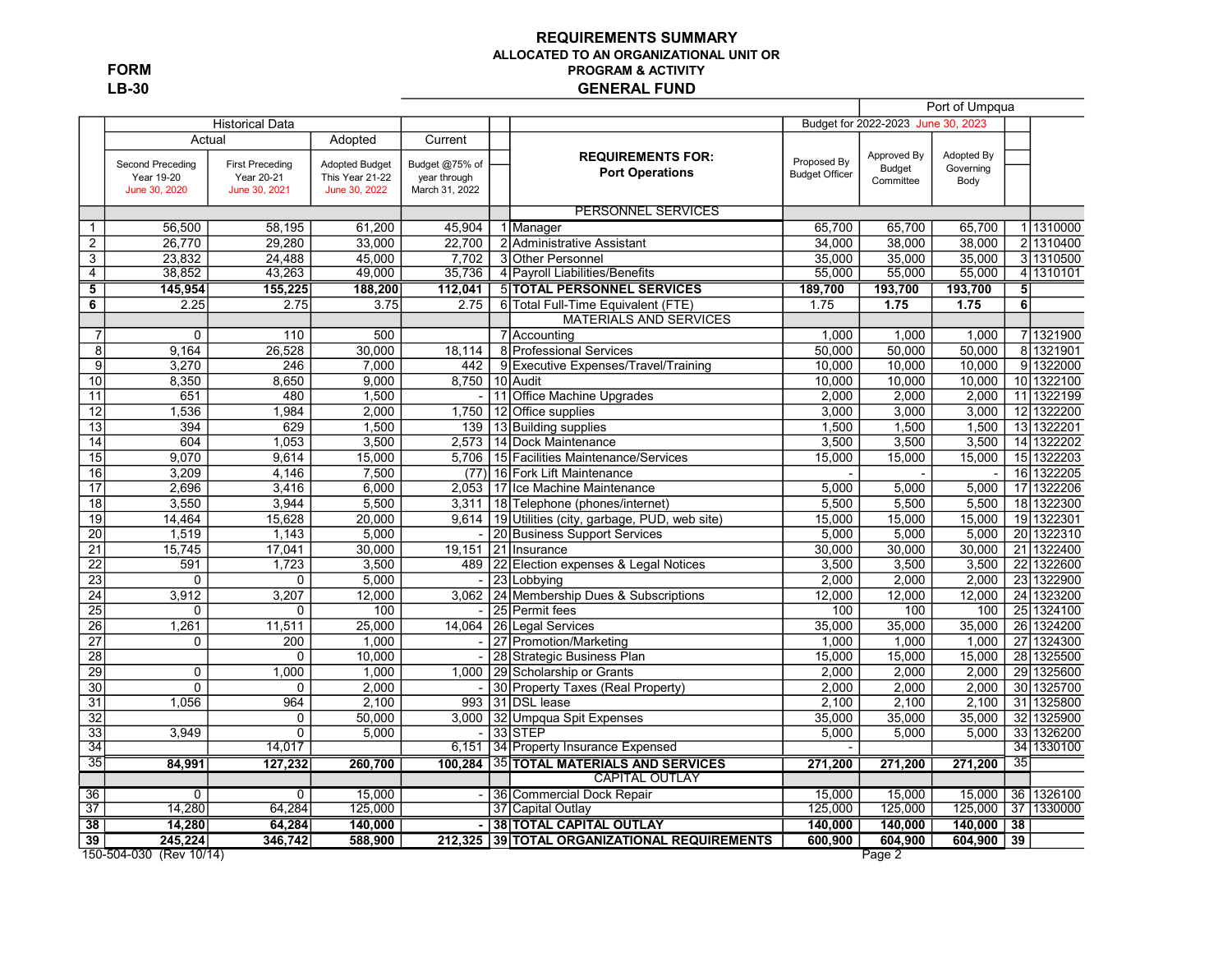### REQUIREMENTS SUMMARY

NOT ALLOCATED TO AN ORGANIZATIONAL

UNIT OR PROGRAM

FORM LB-30

GENERAL FUND

|    |                                |                                      |                                          |                                |                 | <b>Port Operations</b>                           |                |                                    | Port of Umpqua |    |           |
|----|--------------------------------|--------------------------------------|------------------------------------------|--------------------------------|-----------------|--------------------------------------------------|----------------|------------------------------------|----------------|----|-----------|
|    |                                | <b>Historical Data</b>               |                                          |                                |                 |                                                  |                | Budget for 2022-2023 June 30, 2023 |                |    |           |
|    | Actual                         |                                      | Adopted                                  | Current                        |                 |                                                  |                |                                    |                |    |           |
|    |                                |                                      |                                          |                                |                 | <b>REQUIREMENTS DESCRIPTION</b>                  | Proposed<br>By | Approved<br>By                     | Adopted By     |    |           |
|    | Second Preceding<br>Year 19-20 | <b>First Preceding</b><br>Year 20-21 | <b>Adopted Budget</b><br>This Year 21-22 | Budget @75%<br>of year through |                 |                                                  | <b>Budget</b>  | Budget                             | Governing      |    |           |
|    | June 30, 2020                  | June 30, 2021                        | June 30, 2022                            | March 31, 2022                 |                 |                                                  | Officer        | Committee                          | Body           |    |           |
|    |                                |                                      |                                          |                                |                 |                                                  |                |                                    |                |    |           |
|    |                                |                                      |                                          |                                |                 | <b>DEBT SERVICE</b>                              |                |                                    |                |    |           |
|    |                                |                                      |                                          | $\blacksquare$                 |                 | <b>ITOTAL DEBT SERVICE</b>                       |                |                                    |                |    |           |
|    |                                |                                      |                                          |                                |                 | <b>SPECIAL PAYMENTS</b>                          |                |                                    |                |    |           |
|    | 55,549                         |                                      |                                          |                                |                 | 2 Wagon Road Fund Pass-through Salmon Harbor     |                |                                    |                |    | 21330800  |
|    | 35,000                         | 1,000                                | 125,000                                  |                                |                 | 3 Grant Funding Available                        | 125,000        | 125,000                            | 125,000        |    | 31330801  |
|    | 90,549                         | 1.000                                | 125,000                                  |                                |                 | 4 TOTAL SPECIAL PAYMENTS                         | 125,000        | 125,000                            | 125,000        |    |           |
|    |                                |                                      |                                          |                                |                 | <b>INTERFUND TRANSFERS OUT</b>                   |                |                                    |                |    |           |
|    |                                |                                      |                                          |                                |                 | 5 Maintenance Reserve Fund                       |                |                                    |                |    | 5 1385000 |
|    |                                |                                      |                                          |                                |                 | 6 Dock Reserve Fund                              |                |                                    |                |    | 6 1385100 |
|    |                                |                                      |                                          |                                |                 | 7 Capital Projects Reserve Fund (new)            |                |                                    |                |    |           |
|    |                                |                                      |                                          |                                |                 | <b>8 TOTAL INTERFUND TRANSFERS</b>               |                |                                    |                |    |           |
|    |                                |                                      |                                          |                                |                 | OPERATING CONTINGENCY                            |                |                                    |                |    |           |
| 9  |                                |                                      | 334,213                                  |                                |                 | 9 TOTAL OPERATING CONTINGENCY                    | 338,004        | 334,004                            | 334,004        |    | 91340000  |
| 10 | 90,549                         | 1,000                                | 459,213                                  |                                |                 | 10 Total Requirements Unallocated                | 463,004        | 459,004                            | 459,004        | 10 |           |
| 11 | 245,224                        | 346,742                              | 588,900                                  | 212,325                        |                 | 11 Total Organizational (allocated) Requirements | 600,900        | 604,900                            | 604,900        |    |           |
| 12 |                                |                                      |                                          |                                |                 | 12 Reserved for future expenditure               |                |                                    |                | 12 |           |
| 13 | 607,791                        | 602,511                              |                                          |                                |                 | 13 Ending balance (prior years)                  |                |                                    |                | 13 |           |
| 14 |                                |                                      |                                          |                                |                 | <b>14 UNAPPROPRIATED ENDING FUND BALANCE</b>     |                |                                    |                | 14 |           |
| 15 | 943,564                        | 950,253                              | 1,048,113                                |                                | 15 <sup>1</sup> | <b>TOTAL REQUIREMENTS</b>                        | 1,063,904      | 1,063,904                          | 1,063,904      | 15 |           |

Page 3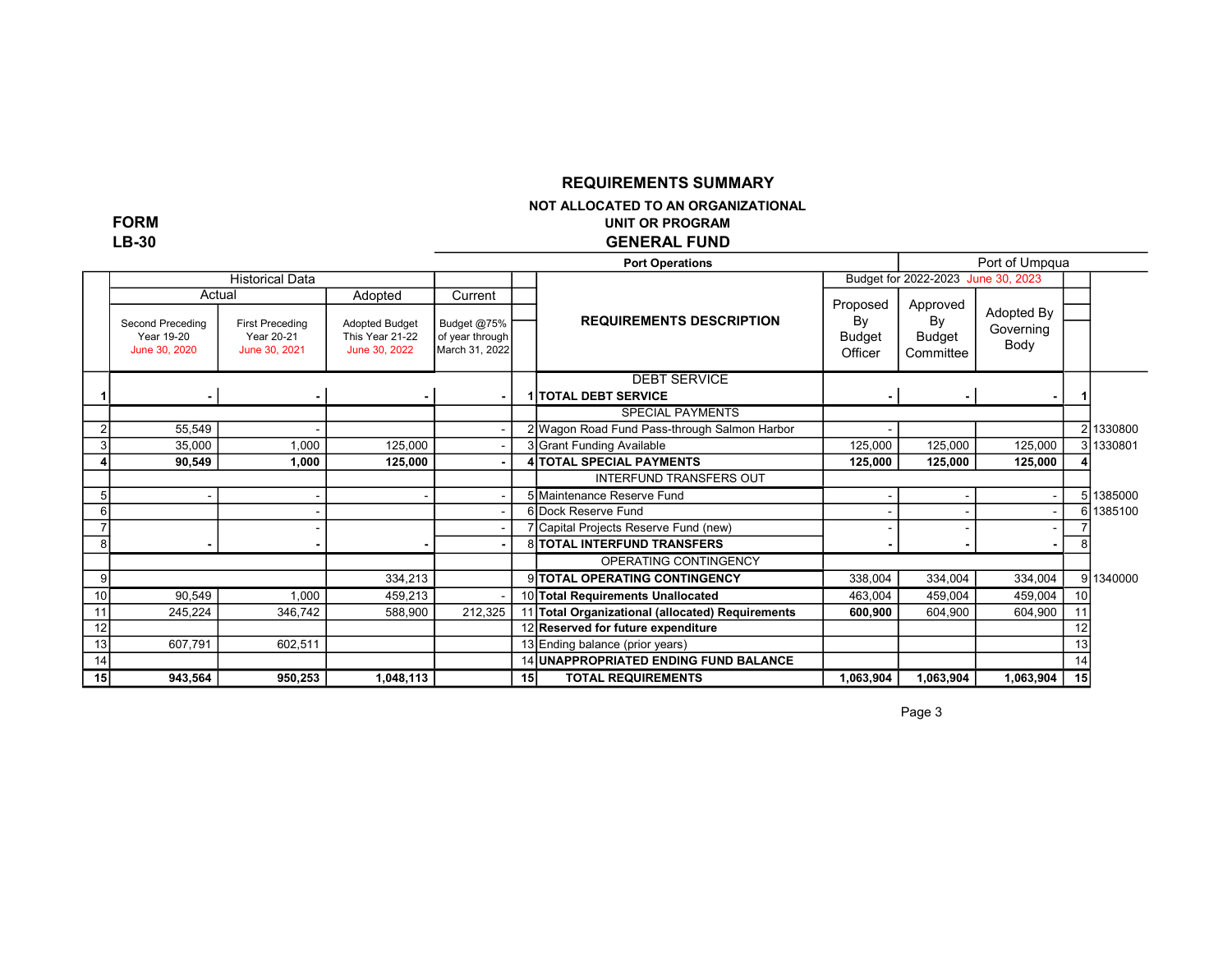#### FORM LB-11

This fund is authorized and established by resolution number #91-4 on August 1, 1991 for the following specified purposes: maintenance, repairs and capital improvements.

#### MAINTENANCE RESERVE FUND RESOURCES AND REQUIREMENTS

Year this reserve fund will be reviewed to be continued or abolished. Date cannot be more than 10 years after establishment.

|    |                                                    |                                                       |                                                           |                                                  |                                                    | Review year: 2031                    |                                    |                                 |                 |  |  |
|----|----------------------------------------------------|-------------------------------------------------------|-----------------------------------------------------------|--------------------------------------------------|----------------------------------------------------|--------------------------------------|------------------------------------|---------------------------------|-----------------|--|--|
|    |                                                    |                                                       |                                                           |                                                  | <b>MAINTENANCE</b>                                 | Port of Umpqua                       |                                    |                                 |                 |  |  |
|    |                                                    | <b>Historical Data</b>                                |                                                           |                                                  |                                                    | Budget for 2022-2023 June 30, 2023   |                                    |                                 |                 |  |  |
|    |                                                    | Actual                                                | Adopted                                                   | Current                                          | <b>DESCRIPTION</b>                                 |                                      |                                    |                                 |                 |  |  |
|    | Second<br>Preceding<br>Year 19-20<br>June 30, 2020 | <b>First Preceding</b><br>Year 20-21<br>June 30, 2021 | <b>Adopted Budget</b><br>This Year 21-22<br>June 30, 2022 | Budget @75%<br>of year through<br>March 31, 2022 | <b>RESOURCES AND REQUIREMENTS</b>                  | Proposed By<br><b>Budget Officer</b> | Approved By<br>Budget<br>Committee | Adopted By<br>Governing<br>Body |                 |  |  |
|    |                                                    |                                                       |                                                           |                                                  | <b>RESOURCES</b>                                   |                                      |                                    |                                 |                 |  |  |
|    | 55,751                                             | 55,838                                                | 55,838                                                    |                                                  | I Cash on hand* (cash basis) or                    | 55,866                               | 55,866                             | 55,866                          |                 |  |  |
|    |                                                    |                                                       |                                                           |                                                  | 2 Working Capital (accrual basis)                  |                                      |                                    |                                 |                 |  |  |
|    |                                                    |                                                       |                                                           |                                                  | 3 Previously levied taxes estimated to be received |                                      |                                    |                                 |                 |  |  |
|    | 67                                                 | 28                                                    | 28                                                        |                                                  | 4 Interest                                         | 6                                    | 6                                  | 6                               |                 |  |  |
|    |                                                    |                                                       |                                                           |                                                  | 5 Transferred IN. from other funds                 |                                      |                                    |                                 |                 |  |  |
|    |                                                    |                                                       |                                                           |                                                  | 6 Directly deposited funds                         |                                      |                                    |                                 | 6               |  |  |
|    | 55,818                                             | 55,866                                                | 55,866                                                    |                                                  | Total Resources, except taxes to be levied         | 55,872                               | 55,872                             | 55,872                          |                 |  |  |
|    |                                                    |                                                       |                                                           |                                                  | 8 Taxes estimated to be received                   |                                      |                                    |                                 | 8               |  |  |
| 9  |                                                    |                                                       |                                                           |                                                  | 9 Taxes collected in year levied                   |                                      |                                    |                                 | $\overline{9}$  |  |  |
| 10 | 55,818                                             | 55,866                                                | 55,866                                                    |                                                  | 10 <b>TOTAL RESOURCES</b>                          | 55,872                               | 55,872                             | 55,872                          | 10 <sup>1</sup> |  |  |
|    |                                                    |                                                       |                                                           |                                                  | <b>REQUIREMENTS**</b>                              |                                      |                                    |                                 |                 |  |  |
| 11 |                                                    |                                                       | 55,866                                                    |                                                  | 11 Capital Outlay > Port Operation                 | 55,872                               | 55,872                             | 55,872                          |                 |  |  |
| 12 |                                                    |                                                       |                                                           |                                                  | 12 Transfers Out > Port Operation                  |                                      |                                    |                                 | 12              |  |  |
| 13 |                                                    |                                                       |                                                           |                                                  | 13 Ending balance (prior years)                    |                                      |                                    |                                 | 13              |  |  |
| 14 | 55,818                                             | 55,866                                                |                                                           |                                                  | 14 RESERVED FOR FUTURE EXPENDITURE                 |                                      |                                    |                                 | 14              |  |  |
| 15 | 55,818                                             | 55,866                                                | 55,866                                                    | ٠                                                | 15 TOTAL REQUIREMENTS                              | 55,872                               | 55,872                             | 55,872                          | 15              |  |  |

\*The balance of cash, cash equivalents and investments in the fund at the beginning of the budget year

150-504-011 (Rev 01-15) \*\*List requirements by organizational unit or program, activity, object classification, then expenditure detail. If the requirement is "not allocated", then list by object classification and expenditure detail.

page 4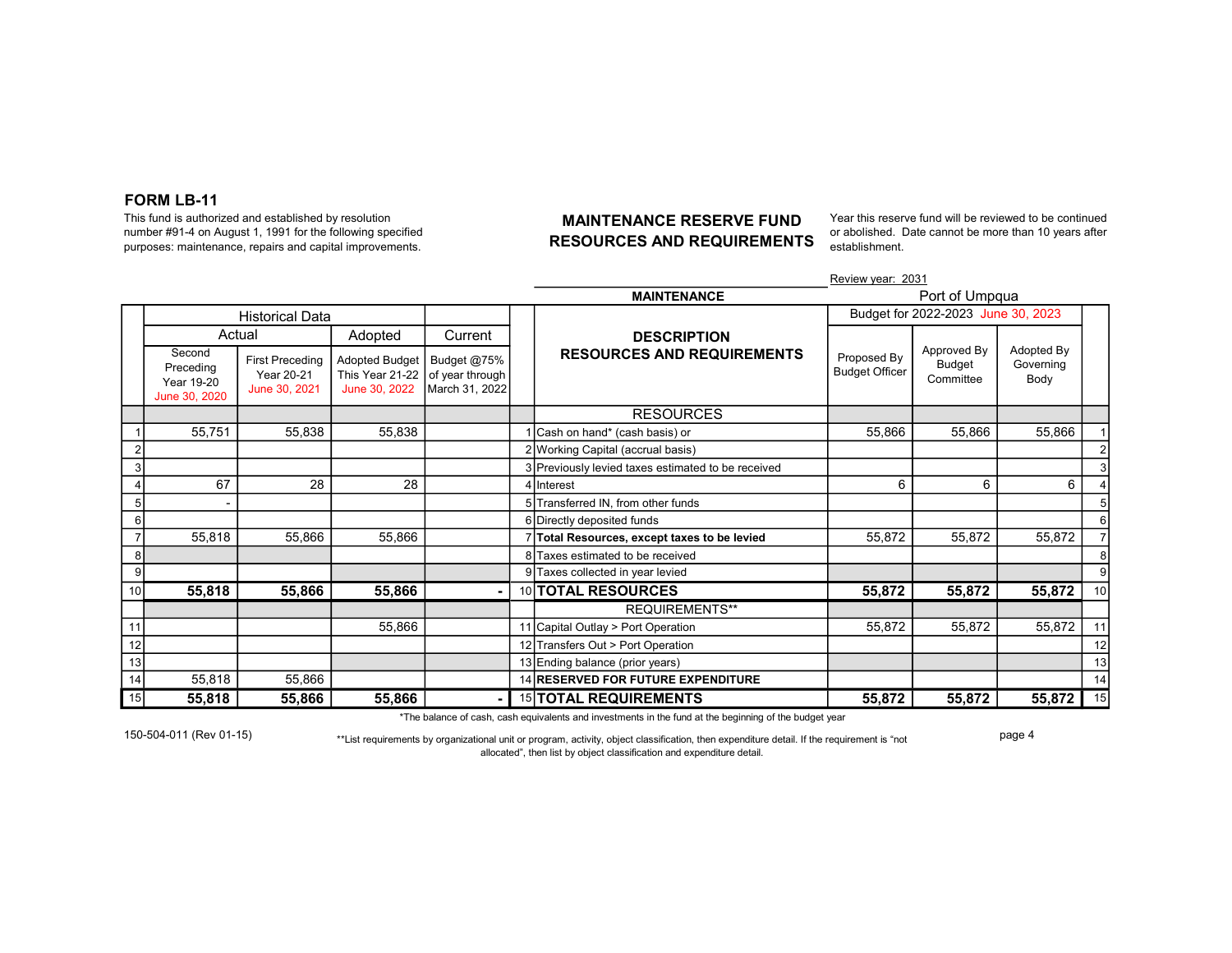#### FORM LB-11

This fund is authorized and established by resolution number #93-3 on July 9, 1993 for the following specified purposes: maintenance, repairs and capital improvements to dock.

### DOCK RESERVE FUND RESOURCES AND REQUIREMENTS

Year this reserve fund will be reviewed to be continued or abolished. Date cannot be more than 10 years after establishment.

|    |                                                    |                                                       |                                                           |                                                  |  | Review year: 2022                                  |                                      |                                    |                                 |    |  |  |  |
|----|----------------------------------------------------|-------------------------------------------------------|-----------------------------------------------------------|--------------------------------------------------|--|----------------------------------------------------|--------------------------------------|------------------------------------|---------------------------------|----|--|--|--|
|    |                                                    |                                                       |                                                           |                                                  |  | <b>DOCK</b>                                        | Port of Umpqua                       |                                    |                                 |    |  |  |  |
|    |                                                    | <b>Historical Data</b>                                |                                                           |                                                  |  |                                                    | Budget for 2022-2023 June 30, 2023   |                                    |                                 |    |  |  |  |
|    |                                                    | Actual                                                | Adopted                                                   | Current                                          |  | <b>DESCRIPTION</b>                                 |                                      |                                    |                                 |    |  |  |  |
|    | Second<br>Preceding<br>Year 19-20<br>June 30, 2020 | <b>First Preceding</b><br>Year 20-21<br>June 30, 2021 | <b>Adopted Budget</b><br>This Year 21-22<br>June 30, 2022 | Budget @75% of<br>year through<br>March 31, 2022 |  | <b>RESOURCES AND REQUIREMENTS</b>                  | Proposed By<br><b>Budget Officer</b> | Approved By<br>Budget<br>Committee | Adopted By<br>Governing<br>Body |    |  |  |  |
|    |                                                    |                                                       |                                                           |                                                  |  | <b>RESOURCES</b>                                   |                                      |                                    |                                 |    |  |  |  |
|    | 172,866                                            | 176,313                                               | 176,313                                                   |                                                  |  | Cash on hand* (cash basis) or                      | 176,761                              | 176,761                            | 176,761                         |    |  |  |  |
|    |                                                    |                                                       |                                                           |                                                  |  | 2 Working Capital (accrual basis)                  |                                      |                                    |                                 |    |  |  |  |
|    |                                                    |                                                       |                                                           |                                                  |  | 3 Previously levied taxes estimated to be received |                                      |                                    |                                 |    |  |  |  |
|    | 207                                                | 88                                                    | 88                                                        |                                                  |  | 4 Interest                                         | 20                                   | 20                                 | 20                              |    |  |  |  |
|    |                                                    |                                                       |                                                           |                                                  |  | 5 Transferred IN, from other funds                 |                                      |                                    |                                 |    |  |  |  |
|    | 3,240                                              | 360                                                   | 400                                                       |                                                  |  | 6 Directly deposited funds                         | 1,000                                | 1,000                              | 1,000                           | 6  |  |  |  |
|    | 176,313                                            | 176,761                                               | 176,801                                                   |                                                  |  | Total Resources, except taxes to be levied         | 177,781                              | 177,781                            | 177.781                         |    |  |  |  |
| 8  |                                                    |                                                       |                                                           |                                                  |  | Taxes estimated to be received                     |                                      |                                    |                                 |    |  |  |  |
|    |                                                    |                                                       |                                                           |                                                  |  | 9 Taxes collected in year levied                   |                                      |                                    |                                 | 9  |  |  |  |
| 10 | 176,313                                            | 176,761                                               | 176,801                                                   |                                                  |  | 10 TOTAL RESOURCES                                 | 177,781                              | 177,781                            | 177,781                         | 10 |  |  |  |
|    |                                                    |                                                       |                                                           |                                                  |  | <b>REQUIREMENTS**</b>                              |                                      |                                    |                                 |    |  |  |  |
| 11 |                                                    |                                                       | 176,801                                                   |                                                  |  | 11 Capital Outlay > Port Operation                 | 177,781                              | 177,781                            | 177,781                         | 11 |  |  |  |
| 12 |                                                    |                                                       |                                                           |                                                  |  | 12 Transfers Out > Port Operation                  |                                      |                                    |                                 | 12 |  |  |  |
| 12 |                                                    |                                                       |                                                           |                                                  |  | 12 Ending balance (prior years)                    |                                      |                                    |                                 | 12 |  |  |  |
| 13 | 176,313                                            | 176,761                                               |                                                           |                                                  |  | 13 RESERVED FOR FUTURE EXPENDITURE                 |                                      |                                    |                                 | 13 |  |  |  |
| 14 | 176,313                                            | 176,761                                               | 176,801                                                   |                                                  |  | 14 TOTAL REQUIREMENTS                              | 177,781                              | 177,781                            | 177,781                         | 14 |  |  |  |

\*The balance of cash, cash equivalents and investments in the fund at the beginning of the budget year

150-504-011 (Rev 01-15) \*\*List requirements by organizational unit or program, activity, object classification, then expenditure detail. If the requirement is "not allocated", then list by object classification and expenditure detail.

page 5